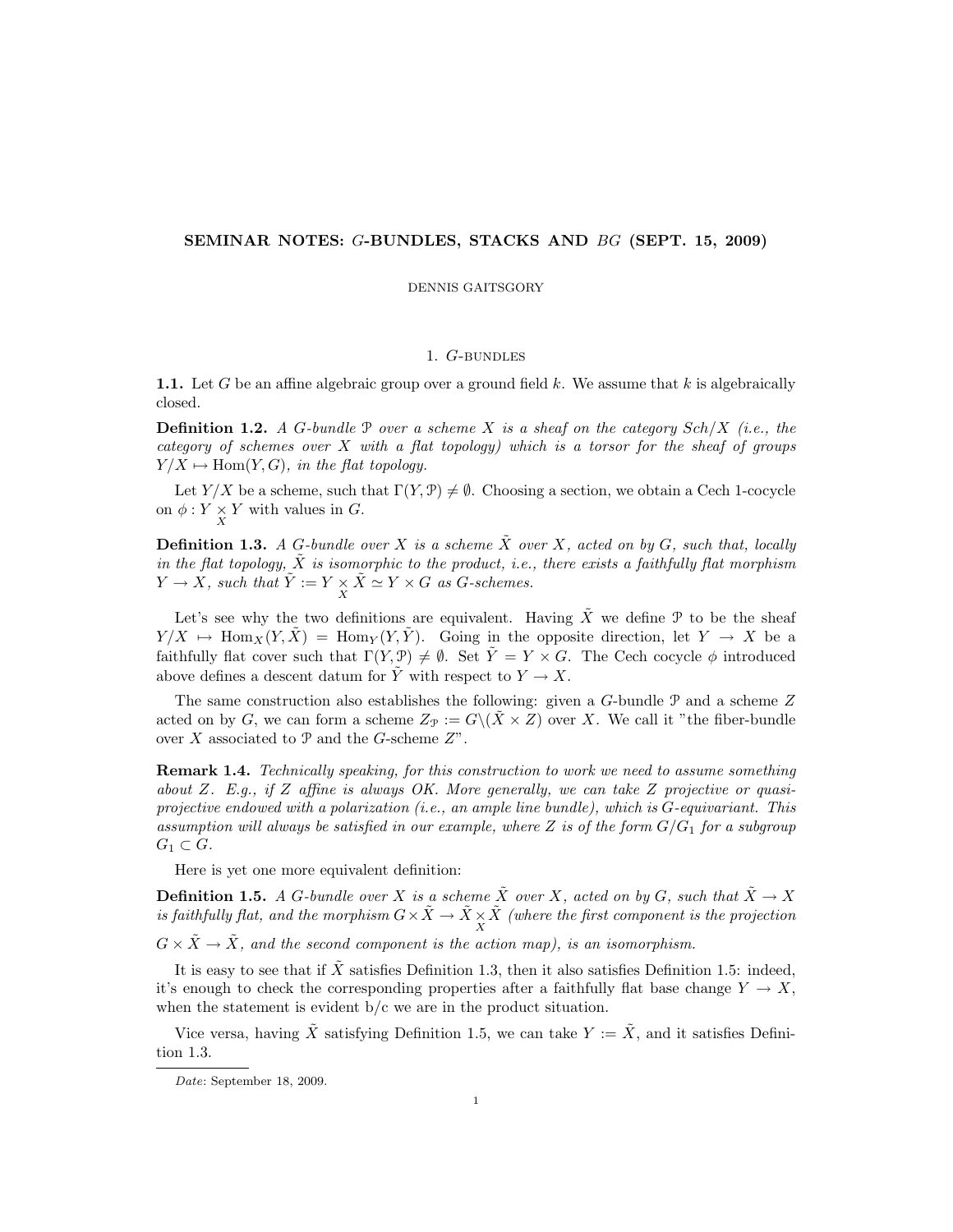### 2 DENNIS GAITSGORY

1.6. Assume now that G is smooth (always true if we are in char. 0). In this case we claim that every  $G$ -torsor is locally trivial in the smooth (and, hence, the étale) topology.

Indeed, the map  $\ddot{X} \rightarrow X$  is smooth (b/c it becomes such after a faithfully flat base change). So,  $Y := \tilde{X} \to X$  is the sought-for smooth map, over which  $\tilde{Y}$  is isomorphic to the product  $Y \times G$ .

To get the étale triviality, having a smooth map  $Y \to X$ , locally in Y, we can factor it as  $Y \to X \times \mathbb{A}^n \to X$  with the first arrow étale. The sought-for scheme Y', étale over X, is  $X \underset{X \times \mathbb{A}^n}{\times} Y$ , corresponding to any point  $a \in \mathbb{A}^n$ .

**1.7.** Let  $G = GL_n$ . We claim that a  $GL_n$ -bundle is the same as a rank-n vector bundle.

In one direction, having a  $GL_n$ -bundle  $\mathcal{P}$ , we define the vector bundle  $\mathcal{E} := E_{\mathcal{P}}^0$ , where  $E^0$  is the standard *n*-dimensional representation of  $GL_n$ , and the subscript  $P$  means the associated bundle construction introduced above.

In the other direction, given a vector bundle  $\mathcal{E}$ , we define a  $GL_n$ -torsor that assigns to  $Y \to X$ the set  $\text{Isom}_Y(\mathcal{E}_Y^0, \mathcal{E}_Y)$ , where  $\mathcal{E}_Y^0$  is the trivial rank-n bundle.

1.8. Our goal is to prove the following:

**Proposition 1.9.** A G-bundle on X is the same as a tensor (=braided monoidal) exact functor  $Rep(G) \to Vect_X$ , where  $Rep(G)$  is the tensor category of finite-dimensional representations of  $G$ , and  $Vect_X$  is the tensor category of vector bundles on X.

*Proof.* In one direction, having a G-bundle P, we define a functor  $F : \text{Rep}(G) \to \text{Vect}_X$  by  $V \mapsto V_{\mathcal{P}}$  (again, the associated bundle construction).

In the opposite direction, let  $F$  be a tensor functor as above. We are going to produce a G-scheme  $\tilde{X}$  over X. Consider the ring of functions on G, denoted Reg(G), viewed as a (infinite-dimensional) representation of  $G$  with respect to the left-regular action of  $G$ . We have  $Reg(G) \simeq \lim_{i \to \infty} V_i$ , where  $V_i$  are finite-dimensional representations. It is easy to see that the commutative ring structure on Reg(G) endows the quasi-coherent sheaf  $A := F(\text{Reg}(G)) :=$  $\lim_{n \to \infty} F(V_i)$  with a commutative multiplication. Set

$$
\tilde{X}:=\mathrm{Spec}_X\left(\mathcal{A}\right).
$$

The right-regular action of G on Reg(G) defines a G-action on  $\tilde{X}$  as a scheme over X.

Since all  $F(V_i)$  are vector bundles, and, in particular, flat, so is A. By the exactness of F, we have a short exact sequence of quasi-coherent sheaves on  $X$ :

$$
0 \to \mathcal{O}_X \to \mathcal{A} \to F(\mathrm{Reg}(G)/k) \to 0,
$$

where k denotes the trivial representation. Since  $F(\text{Reg}(G)/k)$  is  $\mathcal{O}_X$ -flat (by the same argument as above), for any point  $x \in X$ , we obtain that the map  $k \to \mathcal{A}_x$  is injective. In particular,  $\mathcal{A}_x \neq 0$ . Hence,  $\tilde{X}$  is faithfully flat over X.

Finally,

$$
\mathcal{A} \underset{\mathcal{O}_X}{\otimes} \mathcal{A} = F(\mathrm{Reg}(G)) \underset{\mathcal{O}_X}{\otimes} F(\mathrm{Reg}(G)) \simeq F(\mathrm{Reg}(G) \otimes \mathrm{Reg}(G)).
$$

However, for any  $V \in \text{Rep}(G)$ ,

$$
V \otimes \text{Reg}(G) \simeq \text{Reg}(G) \otimes \underline{V},
$$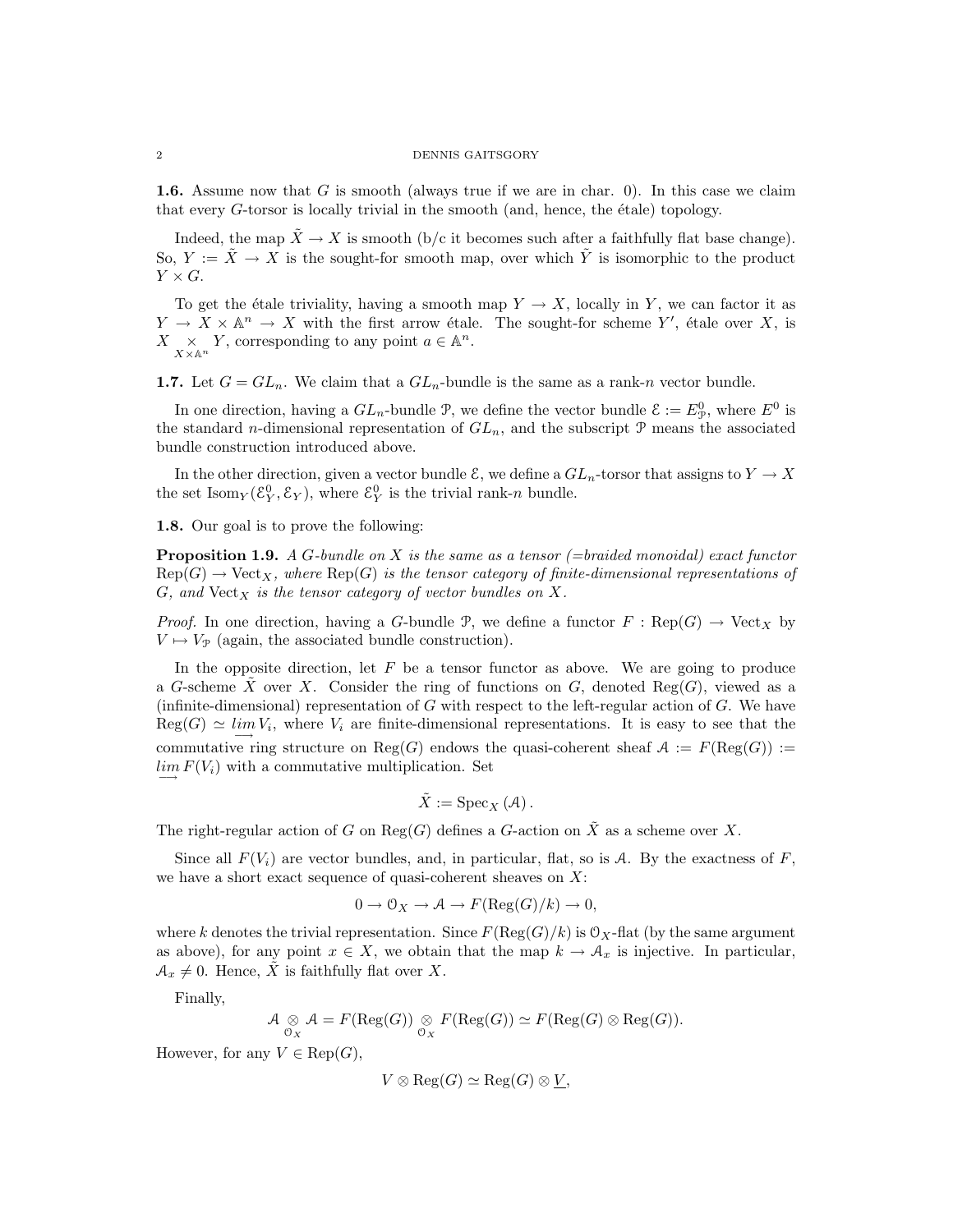as G-representations, where V is the vector space underlying the representation V. In particular,  $\text{Reg}(G) \otimes \text{Reg}(G) \simeq \text{Reg}(G) \otimes \text{Reg}(G)$ , and, hence,

$$
\mathcal{A} \underset{\mathcal{O}_X}{\otimes} \mathcal{A} \simeq \mathcal{A} \otimes \underline{\text{Reg}(G)},
$$

compatible with the algebra structure. So  $\tilde{X} \times \tilde{X} \simeq \tilde{X} \times G$ . Moreover, the latter isomorphism respects the actions of G on both sides, and hence,  $\tilde{X}$  satisfies Definition 1.5.  $\Box$ 

# 2. A refresher on stacks

Here we'll just repeat the main points from Toly's talk.

**2.1.** Unless specified otherwise, we'll consider the category of affine schemes of finite type  $\text{Aff}^{ft}$ , which is the same as the opposite category of finitely generated k-algebras.

We consider presheaves of groupoids on  $\text{Aff}^{ft}$ , i.e., assignments

$$
S \in \text{Aff}^{ft} \mapsto \mathfrak{F}(S),
$$

where  $\mathfrak{F}(S)$  is a groupoid; for every  $\alpha : S_1 \to S_2$  a functor  $\mathfrak{F}(\alpha) : \mathfrak{F}(S_2) \to \mathfrak{F}(S_1)$ , for any  $\alpha : S_1 \to S_2$  and  $\beta : S_2 \to S_3$  a natural transformation (automatically an isomorphism of functors, as we're dealing with groupoids)

$$
\mathcal{F}(\alpha,\beta) : \mathcal{F}(\alpha) \circ \mathcal{F}(\beta) \Rightarrow \mathcal{F}(\beta \circ \alpha),
$$

such that the natural condition holds for 3-fold compositions. Sometimes we'll write  $\alpha^*$  instead of  $\mathcal{F}(\alpha)$ , as we think of it as the pull-back.

Morphisms between presheaves are defined naturally: for two presheaves  $\mathfrak{F}_1, \mathfrak{F}_2$  a morphism f is a datum for every  $S \in \text{Aff}^{ft}$  of a functor  $f(S) : \tilde{\mathcal{F}_1}(S) \to \tilde{\mathcal{F}_2}(S)$ , and for every  $\alpha : S_1 \to S_2$ of a natural transformation

$$
f(S_2) \circ \mathcal{F}_1(\alpha) \Rightarrow \mathcal{F}_2(\alpha) \circ f(S_1),
$$

compatible with the data of  $\mathcal{F}_1(\alpha,\beta)$ ,  $\mathcal{F}_2(\alpha,\beta)$ . Morphisms  $\mathcal{F}_1 \to \mathcal{F}_2$  form a category. Isomorphisms should also be understood naturally:

$$
f: \mathfrak{F}_1 \to \mathfrak{F}_2: g
$$

are mutually inverse iff  $f \circ g$  and  $g \circ f$  are *isomorphic* to the identity self-functors of of  $\mathcal{F}_2$  and  $\mathfrak{F}_1$ , respectively.

For three presheaves and morphisms  $f : \mathcal{F}_1 \to \mathcal{F}_2 \leftarrow \mathcal{F}_3 : g$  we form the Cartesian product  $\mathfrak{F}_1 \times \mathfrak{F}_3$  naturally:  $(\mathfrak{F}_1 \times \mathfrak{F}_3)(S)$  is the category of triples

$$
\{a_1 \in \mathcal{F}_1(S), a_3 \in \mathcal{F}_3(S), \gamma : f(a_1) \simeq g(a_3) \in \mathcal{F}_3(S)\}.
$$

Morphisms between such triples are defined naturally: they must respect the data of  $\gamma$ .

2.2. Note that every presheaf of sets can be viewed as a presheaf of groupoids. For a scheme X we define the presheaf X to be one corresponding to the presheaf of sets  $S \mapsto \text{Hom}(S, X)$ .

Yoneda's lemma says that for an affine scheme S, the category  $\text{Hom}(\underline{S}, \mathcal{F})$  is naturally equivalent to  $\mathfrak{F}(S)$ .

We say that  $\mathcal F$  is schematic if it is equivalent to a presheaf of the form  $\underline X$  where X is a scheme.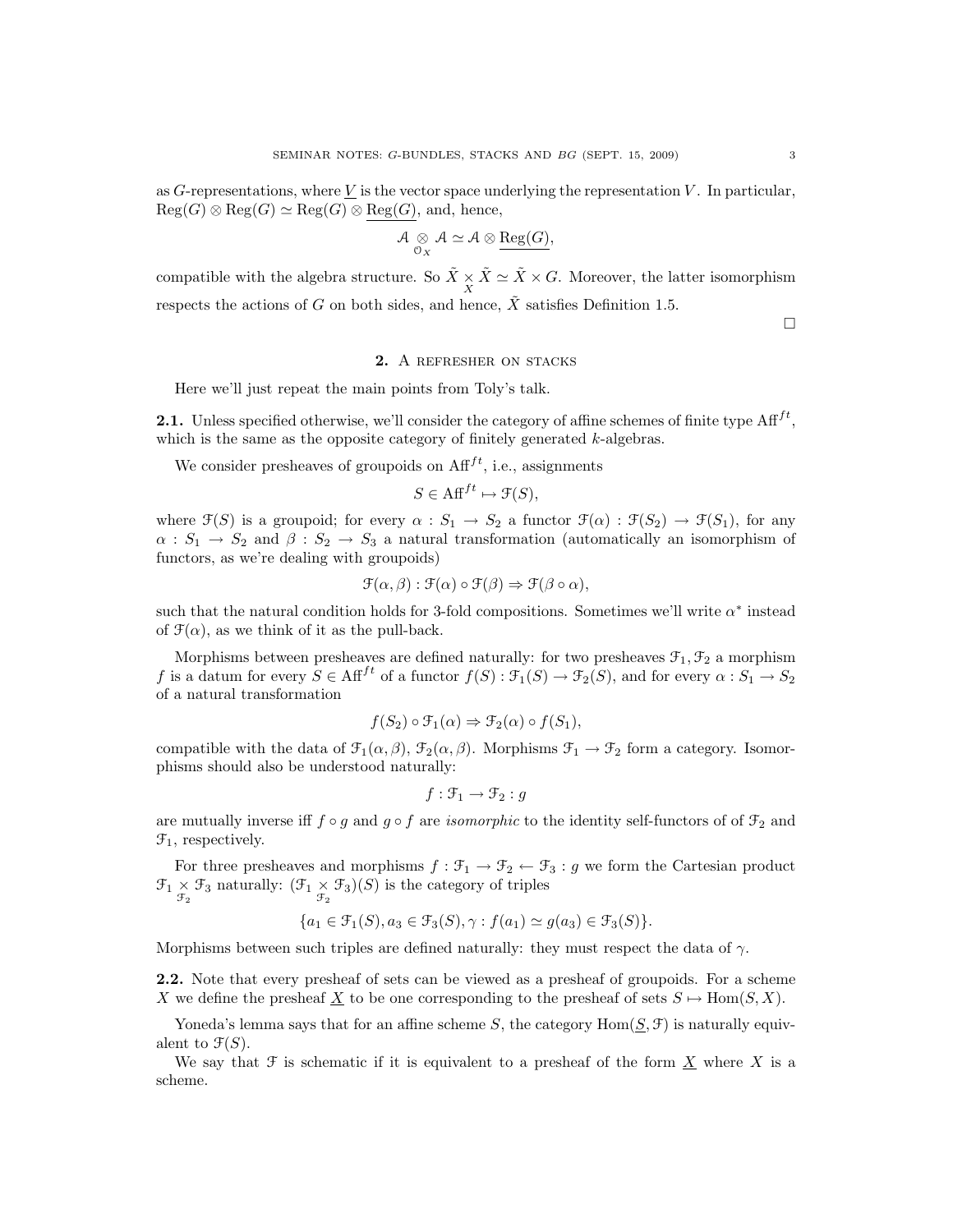**2.3.** We say that a map of presheaves  $f : \mathcal{F}' \to \mathcal{F}$  is schematic if "its fibers are schemes". We formalize this idea as follows: we require that for every  $S \in \text{Aff}^{ft}$  and  $a \in \mathcal{F}(S)$ , thought of as a map of presheaves  $S \to \mathcal{F}$ , the Cartesian product

$$
\underline{S}\underset{\mathcal{F}}{\times}\mathcal{F}'
$$

is a schematic presheaf. Again, by Yoneda, the map of presheaves

$$
\underline{S} \underset{\mathcal{F}}{\times} \mathcal{F}' \to \underline{S}
$$

corresponds to a map of schemes  $S' \to S$ , where  $S'$  is such that  $\underline{S}' \simeq \underline{S} \underset{\mathcal{F}}{\times} \mathcal{F}'$ .

For a schematic map of presheaves it makes sense to require that it be an open embedding/closed embedding/affine/projective/flat/smooth. etc. In fact, any property of morphisms stable with respect to the base make sense. By definition, this means that the corresponding property holds for the map of schemes  $S' \to S$  above for any S with a map to  $\mathfrak{F}$ .

**2.4.** Let S be an affine scheme,  $\mathcal{F}$  a presheaf, and  $a_1, a_2$  be two objects of  $\mathcal{F}(S)$ . Consider the presheaf

Isom<sub>S</sub>
$$
(a_1, a_2) := \underline{S} \underset{\mathcal{F} \times \mathcal{F}}{\times} \mathcal{F}.
$$

By definition, for  $S' \in \text{Aff}^{ft}$ , the category  $\text{Isom}_S(a_1, a_2)(S')$  is *discrete* (i.e., equivalent to a set) and consists of a data  $\alpha: S' \to S$  and an isomorphism  $\alpha^*(a_1) \simeq \alpha^*(a_2)$ . (This explains the name "Isom".)

**2.5.** We say that a presheaf  $\mathcal{F}$  is a sheaf if the following two conditions are satisfied.

First, we require that for every S,  $a_1, a_2 \in \mathcal{F}(S)$ , the presheaf of sets on Aff<sup>ft</sup> /S given by  $\text{Isom}_S(a_1, a_2)$  be a sheaf in the flat topology.

Secondly, we require that for a faithfully flat map  $\alpha : S' \to S \in \text{Aff}^{ft}$ , we have descent for  $\mathfrak{F}(S')$  with respect to  $\alpha$ . To formulate what this means think of the example  $\mathfrak{F}(S) = \mathrm{QCoh}(S)$ , and formulate the assertion in abstract terms.

2.6. We say that a sheaf of groupoids is an algebraic stack if the following two additional conditions hold.

Condition 1 says that the diagonal map  $\mathcal{F} \to \mathcal{F} \times \mathcal{F}$  be schematic. This is tautologically equivalent to the following: for any  $S \in \text{Aff}^{ft}$  and  $a_1, a_2 \in \mathcal{F}(S)$ , the presheaf Isom $\text{sg}(a_1, a_2)$ (which is a sheaf by the assumption that  $\mathcal F$  is a sheaf of groupoids) must be schematic.

Condition 1 can be reformulated (less tautologically) as follows: for any  $S \in Aff^{ft}$  and  $a \in \mathcal{F}(S)$  the corresponding morphism  $\underline{S} \to \mathcal{F}$  is schematic. By definitoon, this is equivalent to requiring that for  $S_1, S_2 \in \text{Aff}^{ft}$  and  $a_i \in \mathcal{F}(S_i)$ , the Cartesian product

$$
\underline{S}_1 \underset{\mathfrak{F}}{\times} \underline{S}_2
$$

be schematic.

The equivalence of the two versions of Condition 1 is established as follows. For  $\mathcal F$  satisfying the first version, and  $S_1, S_2, a_i \in \mathcal{F}(S_i)$  we have:

$$
\underline{S}_1 \underset{\mathcal{F}}{\times} \underline{S}_2 \simeq \mathcal{F} \underset{\mathcal{F} \times \mathcal{F}}{\times} (\underline{S}_1 \times \underline{S}_2).
$$

Vice versa, for  $\mathcal F$  satisfying the second version,  $S \in \text{Aff}^{ft}$  and  $a_1, a_2 \in \mathcal F(S)$ , we have

Isom<sub>S</sub>
$$
(a_1, a_2) \simeq S \underset{S \times S}{\times} (S \underset{\mathfrak{F}}{\times} S).
$$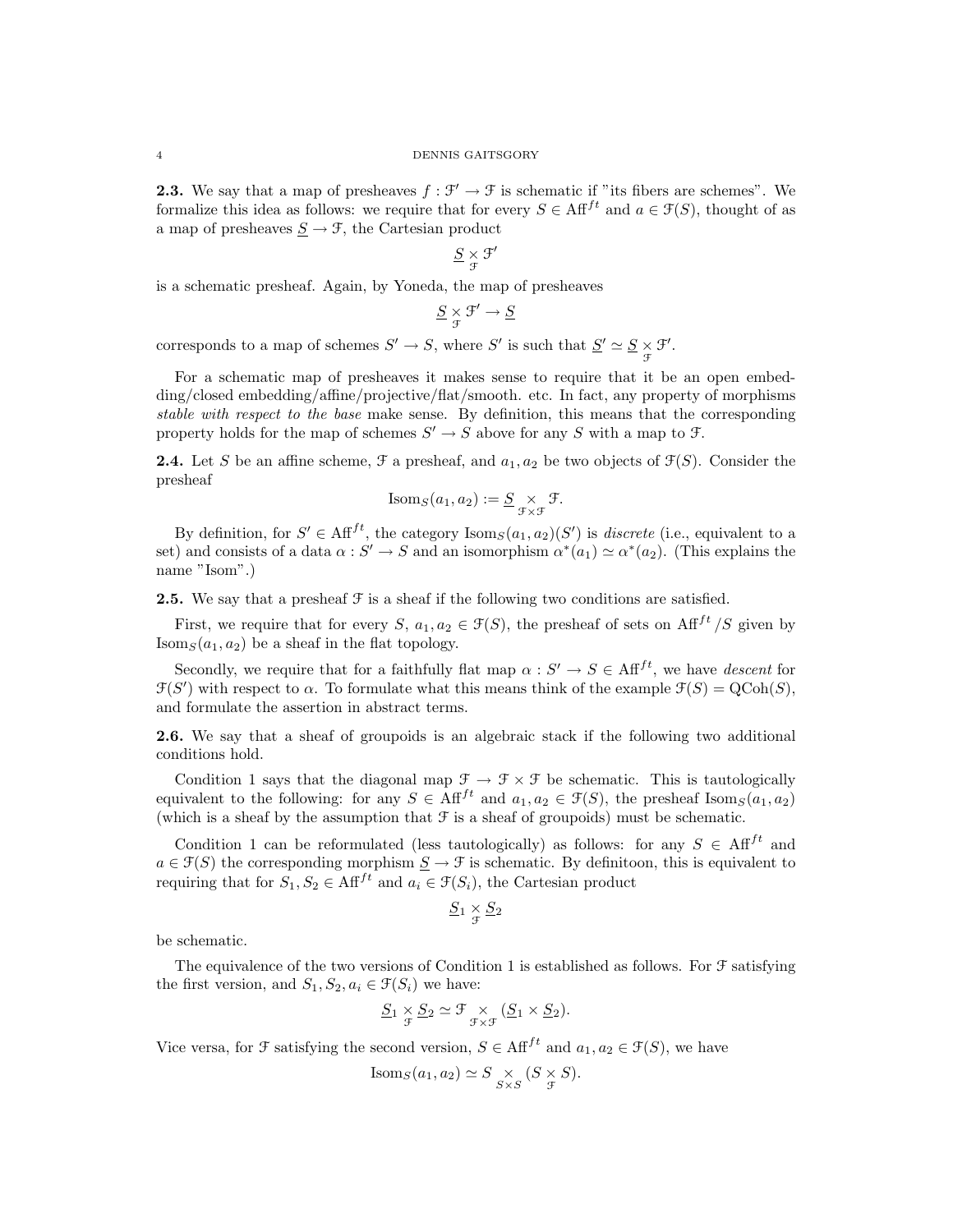**A** non-example. Show that the sheaf  $\mathcal{F}(S) := \text{Coh}(S)$  doesn't satisfy the above condition.

Condition 2 for being an algebraic stack is: there exists an affine scheme X endowed with a smooth and surjective map  $\underline{X} \to \mathcal{F}$ .

Note that by the first condition, any map  $\underline{X} \to \mathcal{F}$  is schematic, so the notion of smoothness and surjectivity makes sense.

Our main example of an algebraic stack is BG, discussed below.

### **3.** THE STACK  $BG$

Here again, we'll repeat some points from Toly's talk.

**3.1.** Let G be an affine (smooth) algebraic group as above. We define the presheaf BG as follows: for a (affine) scheme X, we set  $BG(X)$  to be the groupoid of G-bundles on X. The fact that this presheaf is a sheaf follows from the usual descent theory.

**3.2.** Let's check the first condition of algebraicity. For a scheme X and two maps to  $BG$ , i.e., for two principal G-bundles  $\mathcal{P}_1$  and  $\mathcal{P}_2$ , we have to show that the sheaf of sets Isom  $_X(\mathcal{P}_1, \mathcal{P}_2)$ is representable by a scheme.

**Exercise 3.3.** Show that  $\text{Isom}_X(\mathcal{P}_1, \mathcal{P}_2)$  is represented by the scheme  $G_{\mathcal{P}_1 \times \mathcal{P}_2}$ . (Here we regard G as a scheme acted on by the group  $G \times G$ , and we are applying the associated bundle construction with respect to the  $G \times G$ -torsor  $\mathcal{P}_1 \times \mathcal{P}_2$ ).

Thus, the above exercise implies that Condition 1 for being an algebraic stack holds.

**3.4.** Let's check the second condition. We claim that the tautological map pt  $\rightarrow BG$  corresponding to the trivial G-bundle on pt is smooth and surjective. Let  $X$  be a (affine) scheme mapping to  $BG$ , that is we have a G-bundle  $\mathcal P$  over X. We need to compute the Cartesian product  $X \underset{BG}{\times}$  pt, which is a scheme by Condition 1, and show that its projection to X is smooth.

**Exercise 3.5.** Deduce from Exercise 3.3 that  $X \underset{BG}{\times}$  pt identifies with  $\tilde{X}$ -the total space of the G-bundle P.

**3.6.** Let now Z be a scheme acted on by G. We define the stack quotient  $G\setminus Z$  as follows: Hom(S, G\Z) is the groupoid of pairs  $(\tilde{X}, \alpha)$ , where  $\tilde{X}$  is a G-bundle on X, and  $\alpha$  is a Gequivariant map  $\tilde{X} \to Z$ . (Note that for  $Z = pt$  we recover  $G \backslash pt \simeq BG$ .)

It is easy the assignment  $S \mapsto \text{Hom}(S, G \backslash Z)$  is a sheaf of groupoids.

Exercise 3.7. Check Condition 1 for being an algebraic stack.

To check Condition 2, note that we have the tautological map  $Z \to G\backslash Z$ , corresponding to the trivial G-bundle on Z and the action map  $\tilde{Z} \simeq G \times Z \to Z$ . We claim that this map is smooth and surjective. Indeed, fix an X-point  $(\tilde{X}, \alpha : \tilde{X} \to Z)$  of  $G\backslash Z$ .

**Exercise 3.8.** Show that  $X \underset{G\setminus Z}{\times} Z$  is canonically isomorphic to  $\tilde{X}$ .

3.9. Assume for a moment that the action of G on Z is free. By definition, this means that there exists a scheme Y with a G-bundle  $\mathcal P$  such that  $Y \simeq Z$ , as schemes acted on by G.

**Exercise 3.10.** Show that in the above case, the stack  $G\ Z$  is representable by the scheme Y.

So, in this case it's OK to write  $Y \simeq G\backslash Z$ , i.e., the two ways to understand the quotient (as a scheme and as a stack), coincide.